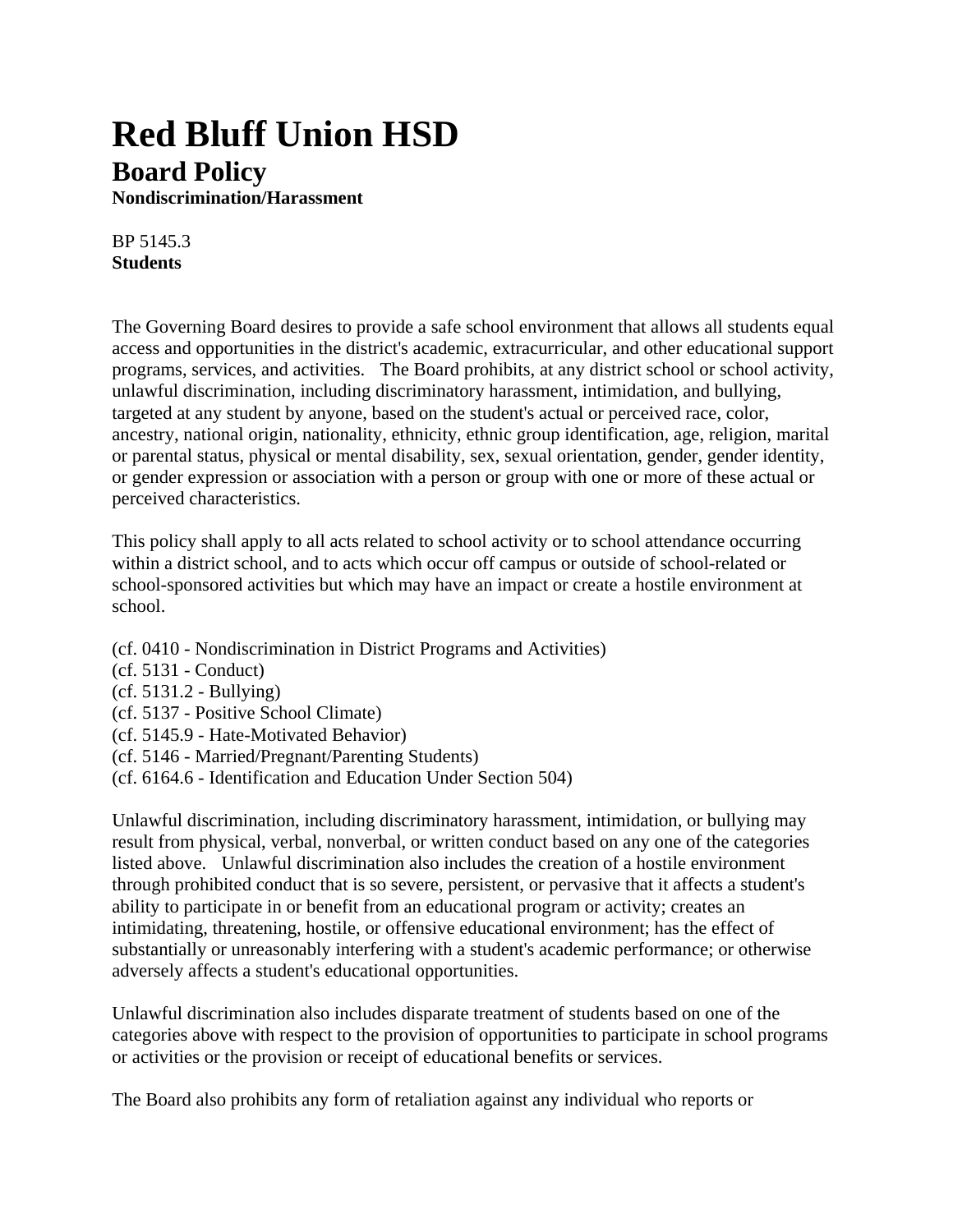participates in the reporting of unlawful discrimination, files or participates in the filing of a complaint, or investigates or participates in the investigation of a complaint or report alleging unlawful discrimination. Retaliation complaints shall be investigated and resolved in the same manner as a discrimination complaint.

The Superintendent or designee shall facilitate students' access to the educational program by publicizing the district's nondiscrimination policy and related complaint procedures to students, parents/guardians, and employees. He/she shall provide training and information on the scope and use of policy and complaint procedures and take other measures designed to increase the school community's understanding of the requirements of law related to discrimination. The Superintendent or designee shall regularly review the implementation of the district's nondiscrimination policies and practices and, as necessary, shall take action to remove any identified barrier to student access to or participation in the district's educational program. He/she shall report his/her findings and recommendations to the Board after each review.

- (cf. 1312.3 Uniform Complaint Procedures)
- (cf. 1330 Use of Facilities)
- (cf. 4131 Staff Development)
- (cf. 4231 Staff Development)
- (cf. 4331 Staff Development)
- (cf. 6145 Extracurricular and Cocurricular Activities)
- (cf. 6145.2 Athletic Competition)
- (cf. 6164.2 Guidance/Counseling Services)

Regardless of whether a complainant complies with the writing, timeline, and/or other formal filing requirements, all complaints alleging unlawful discrimination, including discriminatory harassment, intimidation, or bullying, shall be investigated and prompt action taken to stop the discrimination, prevent recurrence, and address any continuing effect on students.

Students who engage in unlawful discrimination, including discriminatory harassment, intimidation, retaliation, or bullying, in violation of law, Board policy, or administrative regulation shall be subject to appropriate consequence or discipline, which may include suspension or expulsion when the behavior is severe or pervasive as defined in Education Code 48900.4. Any employee who permits or engages in prohibited discrimination, including discriminatory harassment, intimidation, retaliation, or bullying, shall be subject to disciplinary action, up to and including dismissal.

(cf. 4118 - Suspension/Disciplinary Action)

- (cf. 4119.21/4219.21/4319.21- Professional Standards) (cf. 4218 - Dismissal/Suspension/Disciplinary Action)
- (cf. 5144 Discipline)
- (cf. 5144.1 Suspension and Expulsion/Due Process)
- (cf. 5144.2 Suspension and Expulsion/Due Process (Students with Disabilities))
- (cf. 5145.2 Freedom of Speech/Expression)

Record-Keeping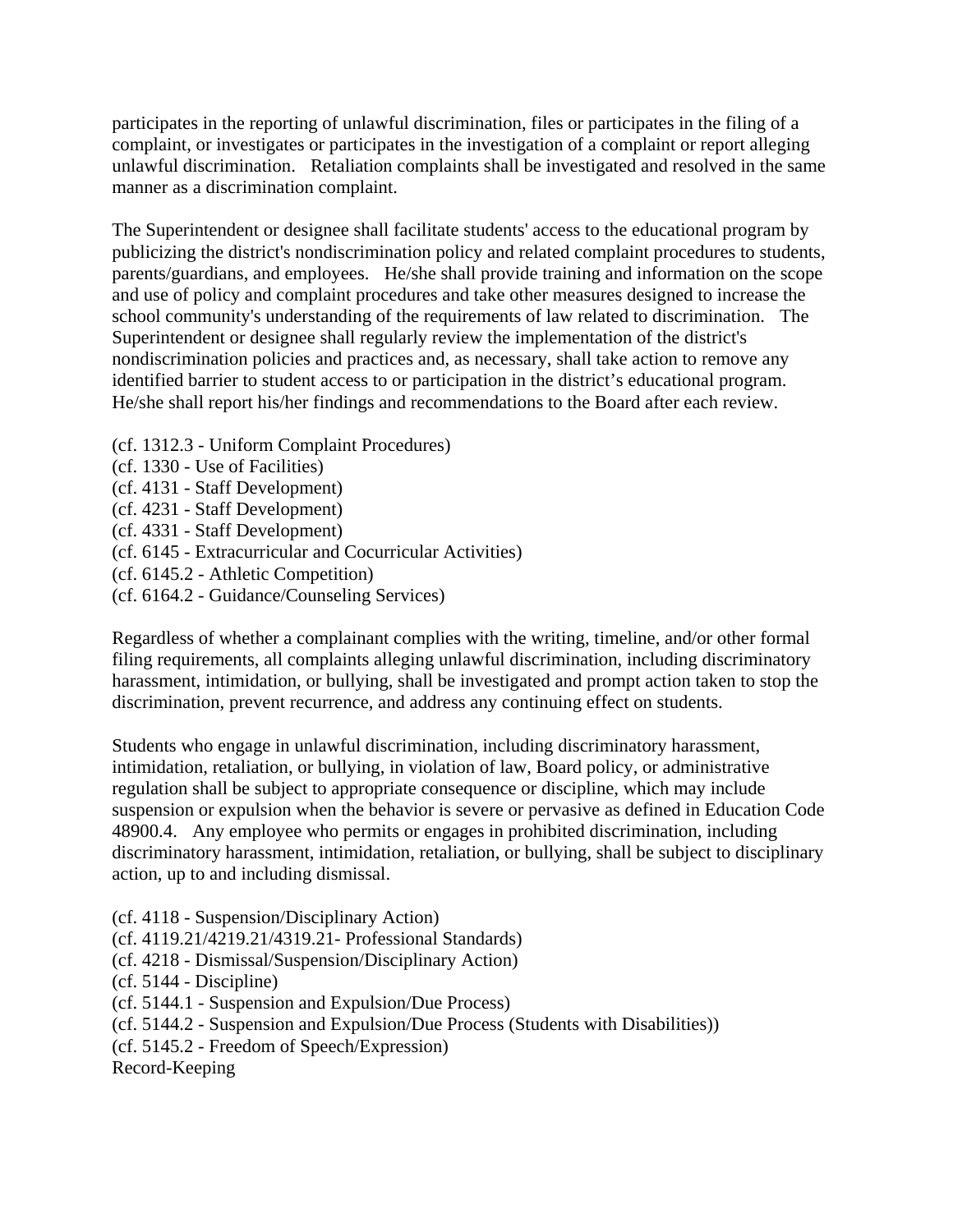The Superintendent or designee shall maintain a record of all reported cases of unlawful discrimination, including discriminatory harassment, intimidation, or bullying, to enable the district to monitor, address, and prevent repetitive prohibited behavior in district schools.

*(cf. 3580 - District Records)* 

Legal Reference:

EDUCATION CODE

200-262.4 Prohibition of discrimination

48900.3 Suspension or expulsion for act of hate violence

48900.4 Suspension or expulsion for threats or harassment

- 48904 Liability of parent/guardian for willful student misconduct
- 48907 Student exercise of free expression

48950 Freedom of speech

48985 Translation of notices

49020-49023 Athletic programs

51500 Prohibited instruction or activity

51501 Prohibited means of instruction

60044 Prohibited instructional materials

CIVIL CODE

1714.1 Liability of parents/guardians for willful misconduct of minor

PENAL CODE

422.55 Definition of hate crime

422.6 Crimes, harassment

CODE OF REGULATIONS, TITLE 5

432 Student record

4600-4687 Uniform complaint procedures

4900-4965 Nondiscrimination in elementary and secondary education programs

UNITED STATES CODE, TITLE 20

1681-1688 Title IX of the Education Amendments of 1972

12101-12213 Title II equal opportunity for individuals with disabilities

UNITED STATES CODE, TITLE 29

794 Section 504 of Rehabilitation Act of 1973

UNITED STATES CODE, TITLE 42

2000d-2000e-17 Title VI and Title VII Civil Rights Act of 1964, as amended

2000h-2-2000h-6 Title IX of the Civil Rights Act of 1964

6101-6107 Age Discrimination Act of 1975

CODE OF FEDERAL REGULATIONS, TITLE 28

35.107 Nondiscrimination on basis of disability; complaints

CODE OF FEDERAL REGULATIONS, TITLE 34

99.31 Disclosure of personally identifiable information

- 100.3 Prohibition of discrimination on basis of race, color or national origin
- 104.7 Designation of responsible employee for Section 504
- 106.8 Designation of responsible employee for Title IX